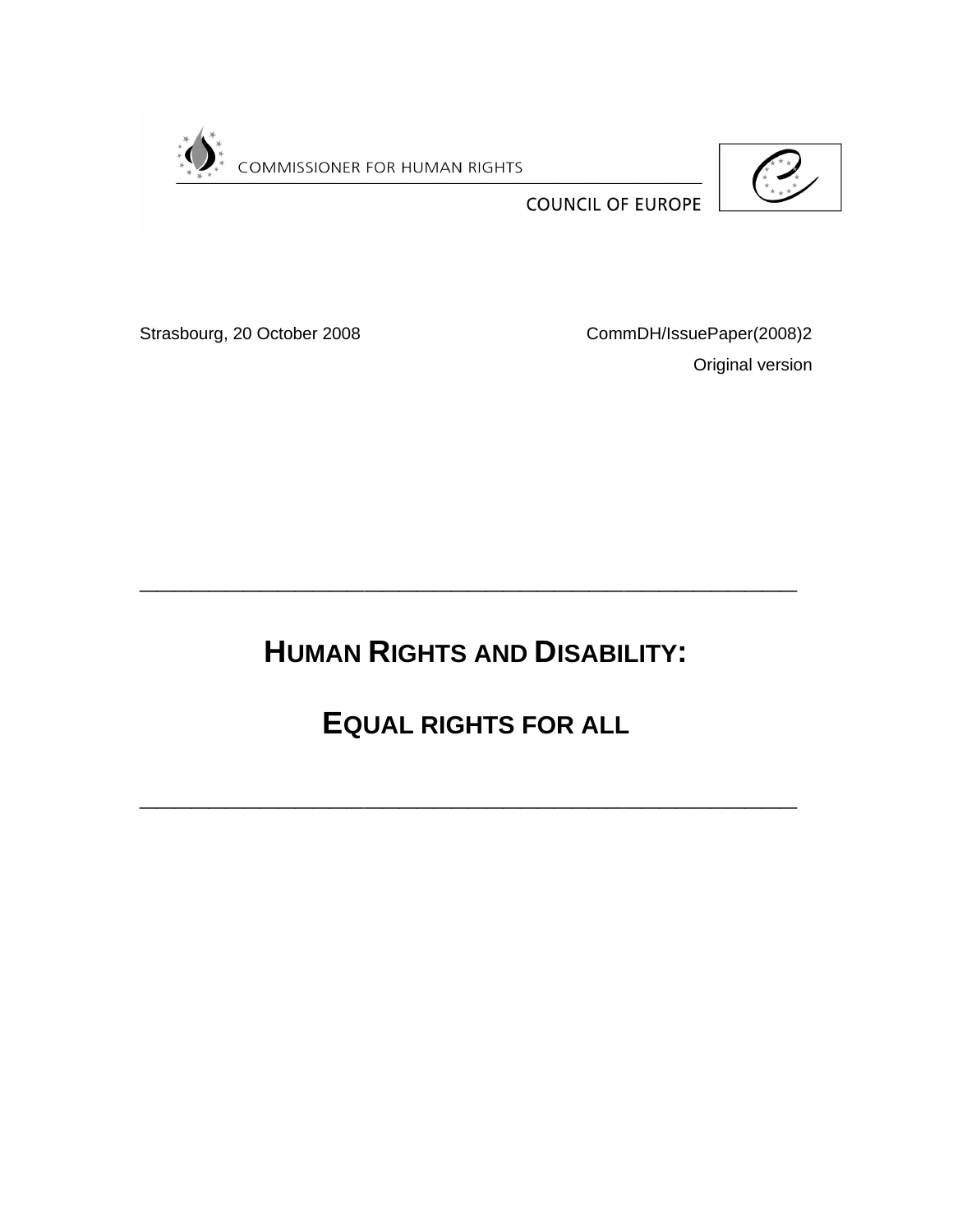| <b>Contents</b> |                                                               |  |
|-----------------|---------------------------------------------------------------|--|
|                 |                                                               |  |
|                 |                                                               |  |
| 2.1             | The UN Convention on the Rights of Persons with Disabilities3 |  |
| 2.2             |                                                               |  |
| 2.3             |                                                               |  |
|                 |                                                               |  |
| 3.1             |                                                               |  |
| 3.2             |                                                               |  |
| 3.3             |                                                               |  |
| 3.4             |                                                               |  |
|                 |                                                               |  |
| 4.1             |                                                               |  |
| 4.2             |                                                               |  |
|                 |                                                               |  |
| 5.1             |                                                               |  |
| 5.2             |                                                               |  |
|                 |                                                               |  |
|                 |                                                               |  |
| 7.1             |                                                               |  |
| 7.2             |                                                               |  |
|                 |                                                               |  |

### **Acknowledgements**

The Commissioner would like to express his gratitude to Anna Nilsson for her assistance in preparing this paper.

### **Commissioner's Issue Papers**

Issue Papers are commissioned and published by the Commissioner for Human Rights for the purpose of contributing to debate or further reflection on a current and important human rights matter. All opinions in these expert papers do not necessarily reflect the position of the Commissioner. The Issue Papers are available on the Commissioner's web-site: [www.commissioner.coe.int](http://www.commissioner.coe.int/).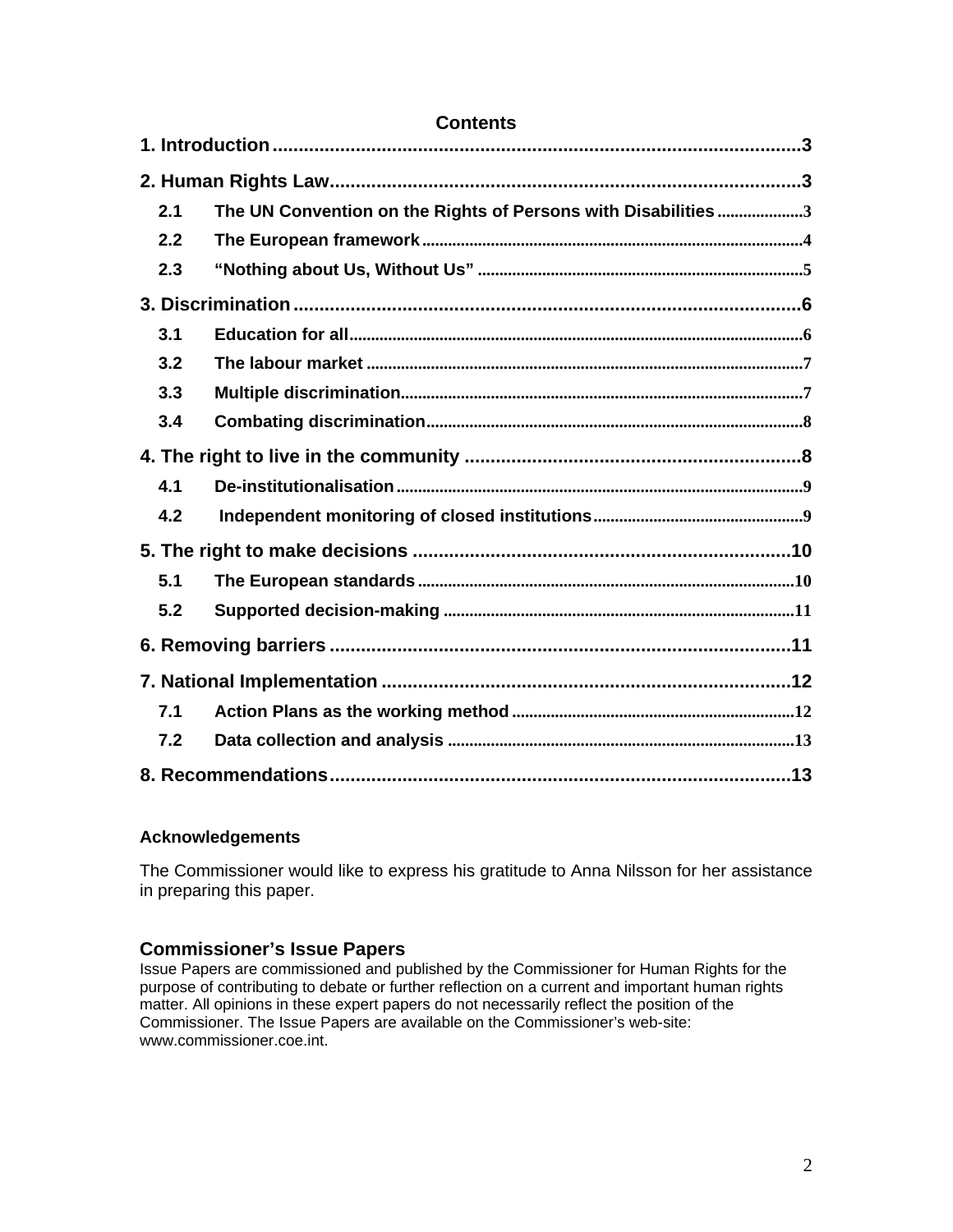## <span id="page-2-0"></span>**1. Introduction**

It is estimated that 80 to 120 million Europeans are persons with disabilities, that is 10 to 15% of the total population of the Council of Europe member states. For too long policies concerning persons with disabilities have been focused on institutional care, medical rehabilitation and welfare benefits. Such policies build on the premise that persons with disabilities are merely objects of welfare policies, rather than subjects able and entitled to be active citizens. Over the last few decades a shift in thinking has taken place. It is no longer correct to view persons with disabilities as merely objects of concern. They are citizens with equal rights and have an active role to play in our societies.

The challenge is to put this shift in thinking fully into practice. In reality, persons with disabilities are still discriminated against all over Europe and globally. Children with disabilities are denied their educational rights because schools are not equipped to meet their needs. Job opportunities are limited due to discriminatory practices and inaccessible workplaces, making people dependent on social benefits. Flawed systems of guardianship prevent people from making choices and having control over their lives. Several Council of Europe member states still hesitate to close down residential institutions and develop community-based services for persons with disabilities arguing that institutional care is necessary for persons with multiple or "profound" disabilities.

This paper outlines the international human rights framework for the protection of persons with disabilities. It gives a brief description of the situation focusing on key issues for persons with disabilities: the fight against discrimination; the move from institutional care to community living and the right to take decisions about one's personal affairs. This is followed by an overview of measures to create open and accessible societies, with action plans as the working method, and the importance of involving persons with disabilities in the process. It concludes with a set of recommendations to member states.

## <span id="page-2-1"></span>**2. Human Rights Law**

International human rights instruments protect everybody, regardless of disability. The UN Standard Rules on the Equalization of Opportunities for Persons with Disabilities, adopted in 1993, were for a long time the guiding instrument clarifying state human rights obligations in this area. The purpose of the Standard Rules was to ensure that persons with disabilities could exercise their rights and freedoms on an equal footing with others. It put the obligation on states to act, pointing out that persons with disabilities should be partners in the process.

### <span id="page-2-2"></span>*2.1 The UN Convention on the Rights of Persons with Disabilities*

The 2008 UN Convention on the Rights of Persons with Disabilities adopted (the Convention) codifies this shift in thinking in a legally binding instrument. Nondiscrimination, accessibility, inclusion in society and the freedom to make one's own choices are core principles. The substantive articles set out the basic human rights of persons with disabilities and the requirements on states to ensure full enjoyment of these rights. For example, to guarantee political rights states must ensure that persons with disabilities have the opportunity to participate in the public debate, vote and be elected.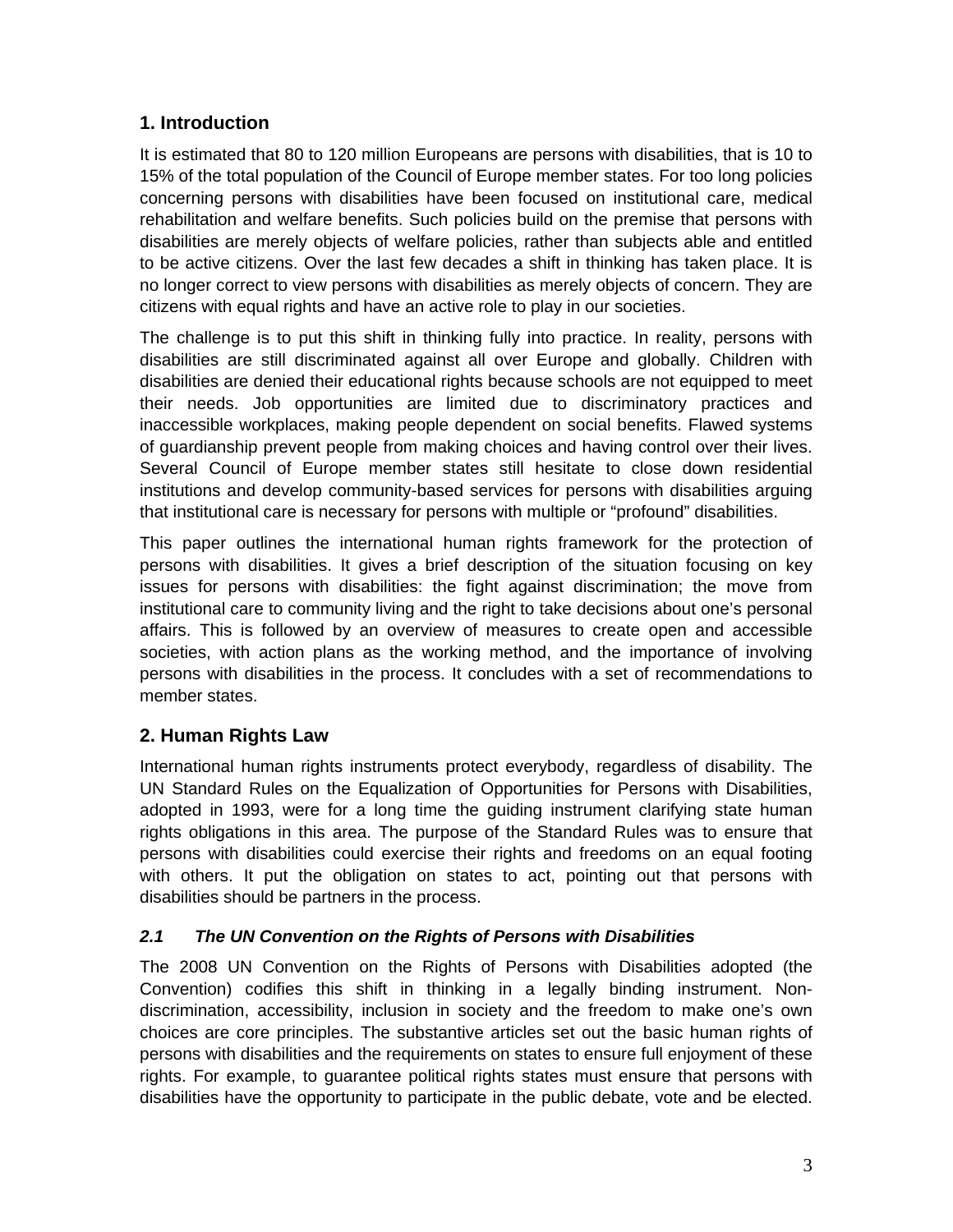States must make sure that voting procedures, polling stations and ballot papers are accessible and easy to understand. The necessary changes to offices have to be made and equipment has to be provided so that politicians with disabilities can hold public positions.

The UN Convention entered into force on 3 May 2008. So far, among the Council of Europe member states Austria, Croatia, Hungary, San Marino, Slovenia and Spain have ratified the Convention. They have also ratified the Optional Protocol to the Convention which allows individuals and groups to bring complaints before the UN Committee on the Rights of Persons with Disabilities, a new body to monitor the implementation on the Convention. Thirty-four other member states of the Council of Europe have signed the Convention<sup>1</sup> and twenty of those also the Optional Protocol.<sup>2</sup> All member states should sign and ratify this Convention and the Optional Protocol without delay and develop clear strategies and plans to put the rights into practice.

### <span id="page-3-0"></span>*2.2 The European framework*

Specific standard-setting and policy-making activities concerning people with disabilities have been carried out at the intergovernmental level at the Council of Europe since 1959. In 1992, a coherent policy for people with disabilities was adopted. This policy laid down general principles on prevention of disabilities, active participation in community life and independence. It covered areas such as health care, education, employment and accessibility in further detail.<sup>3</sup>

Article 15 of the Revised Social Charter ensures the right of persons with disabilities to independence, social integration and participation in the life of the community. To this end State parties must guarantee quality education free of charge, promote access to employment and take action to make transport, housing and cultural activities accessible to all. The European Committee of Social Rights has concluded that non-discrimination legislation covering all these areas and effective remedies for victims are minimum requirements. In addition, action should be taken to remove barriers preventing persons with disabilities from entering public buildings, using public transport and enjoying new communication and information technologies.<sup>4</sup> For those states who have not accepted article 15, the Committee examines persons with disabilities' access to mainstream schooling and work under the articles concerned with the right to education and the right to employment in general.

 $1$  Andorra, Armenia, Azerbaijan, Belgium, Bulgaria, Cyprus, the Czech Republic, Denmark, Estonia, Finland, France, Germany, Greece, Iceland, Ireland, Italy, Latvia, Lithuania, Luxembourg, Malta, Moldova, Montenegro, the Netherlands, Norway, Poland, Portugal, Romania, Russian Federation, Serbia, Slovakia, Sweden, The Former Yugoslav Republic of Macedonia, Turkey and the United Kingdom.

<sup>2</sup> Andorra, Armenia, Azerbaijan, Belgium, Cyprus, the Czech Republic, Finland, France, Germany, Iceland, Italy, Lithuania, Luxembourg, Malta, Montenegro, Portugal, Romania, Serbia, Slovakia and Sweden.

<sup>3</sup> Recommendation No. R(92)6 on a coherent policy for the rehabilitation of people with disabilities, adopted by the Committee of Ministers on 9 April 1992 at the  $474<sup>th</sup>$  meeting of the Ministers' Deputies. Since 1959, some 60 policy recommendations or resolutions have been adopted and about the same amount of reports published. An overview of achievement and activities is given in: Access to social rights for people with disabilities in Europe, Council of Europe Publishing, Strasbourg, November 2003, and in: Thorsten Afflerbach, Council of Europe Disability Policy, Encyclopaedia of Disability, Vol. I, SAGE Publications, 2006, pp. 320-322.

<sup>4</sup> European Committee of Social Rights, Conclusions 2005, p 187ff. The unrevised European Social Charter (1961) article 15 protect the rights of persons with mental and physical disabilities to vocational training, rehabilitation and social resettlement.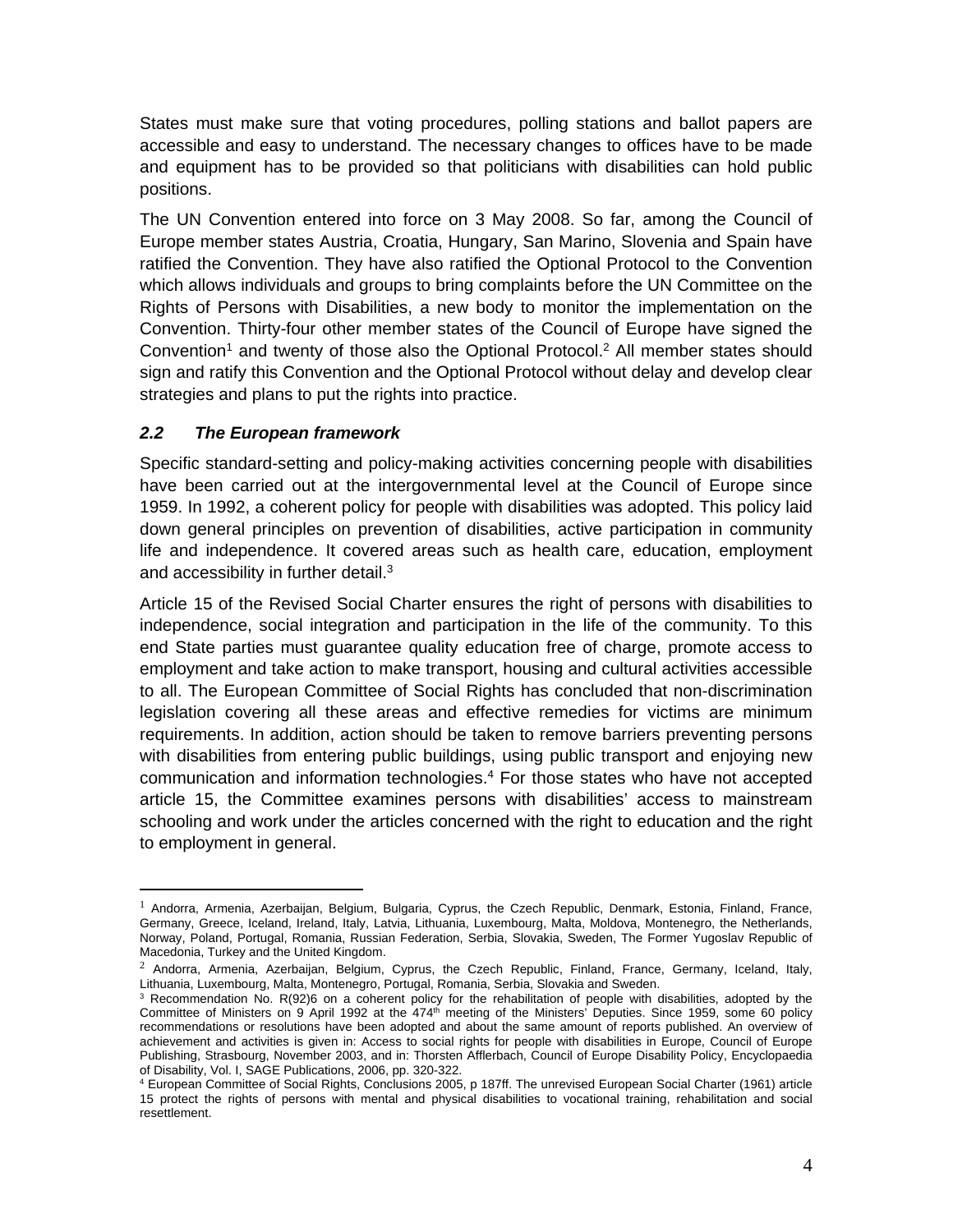The Council of Europe Action Plan 2006-2015 to promote the rights and full participation of people with disabilities in society<sup>5</sup> (Council of Europe Disability Action Plan 2006-2015) is another significant instrument in this field. The Action Plan is complementary to the UN Convention in so far as it suggests very specific measures, which would facilitate the ratification and the implementation of the UN Convention. The Action Plan can be used to monitor progress in the implementation of disability-related reforms and subsequently help Council of Europe member states in meeting their obligations toward the UN instrument. States are invited to report regularly on their progress to the European Co-ordination Forum.<sup>6</sup>

The EU Employment Framework Directive (2000/78/EC) establishes a general framework for equal treatment in employment and occupation. It protects against discrimination based on disability and obliges employers to make reasonable adjustments to the workplace to cater for the needs of disabled job-seekers and employees.

The case-law of the European Court of Human Rights protecting the rights of persons with disabilities has so far been rather limited which is partly due to the restrictions in the scope of the European Convention itself. The Court has, however, laid down clear criteria for detention of persons in psychiatric hospitals and similar closed facilities. The Court has stated that no-one should be detained "unless it has been reliably shown that he or she has a true mental disorder of the kind or degree warranting compulsory confinement".<sup>7</sup> This means that all such decisions must be based on objective medical expertise. The Court has also laid down a number of procedural requirements. Admission procedures to closed hospitals must be clearly defined in domestic law. Decisions on admission and prolongation must be subject to judicial review, either by giving the individual the right to appeal or by an automatic periodic review. Procedural safeguards including legal representation must be guaranteed, not only formally, but also effectively in practice. In *Malgalhães Pereira v Portugal (44872/98)* a lawyer was appointed to assist a man suffering from schizophrenia during the judicial review of his confinement. However the lawyer did not take part in the proceedings. The Court concluded that merely "assigning counsel does not in itself ensure effective legal assistance" and found a violation of Article 5 § 4 of the Convention. Several cases challenging so called plenary guardianship laws and procedures depriving persons of their basic human rights - such as the right to vote, to marry and make legally binding decisions - are now pending before the Court.<sup>8</sup>

### <span id="page-4-0"></span>*2.3 "Nothing about Us, Without Us"*

The motto "Nothing about Us, Without Us" has been used for years by the disability movement to achieve full participation and equality of opportunities for, by and with persons with disabilities. The disability movements have played an important and active

<sup>5</sup> Recommendation Rec(2006)5 of the Committee of Ministers to Member states on the Council of Europe Action Plan to promote the rights and full participation of people with disabilities in society: improving the quality of life of people with disabilities in Europe 2006-2015, referred to as the Council of Europe Disability Action Plan 2006-2015.

<sup>&</sup>lt;sup>6</sup> The Forum is a committee composed of experts from the member states, representatives from Council of Europe bodies and other international organisations and organisations of persons with disabilities.

<sup>7</sup> European Court of Human Rights, *Winterwerp v. the Netherlands,* 24 October 1979, para 39.

 $8$  See also Chapter  $5 -$  The Right to make decisions.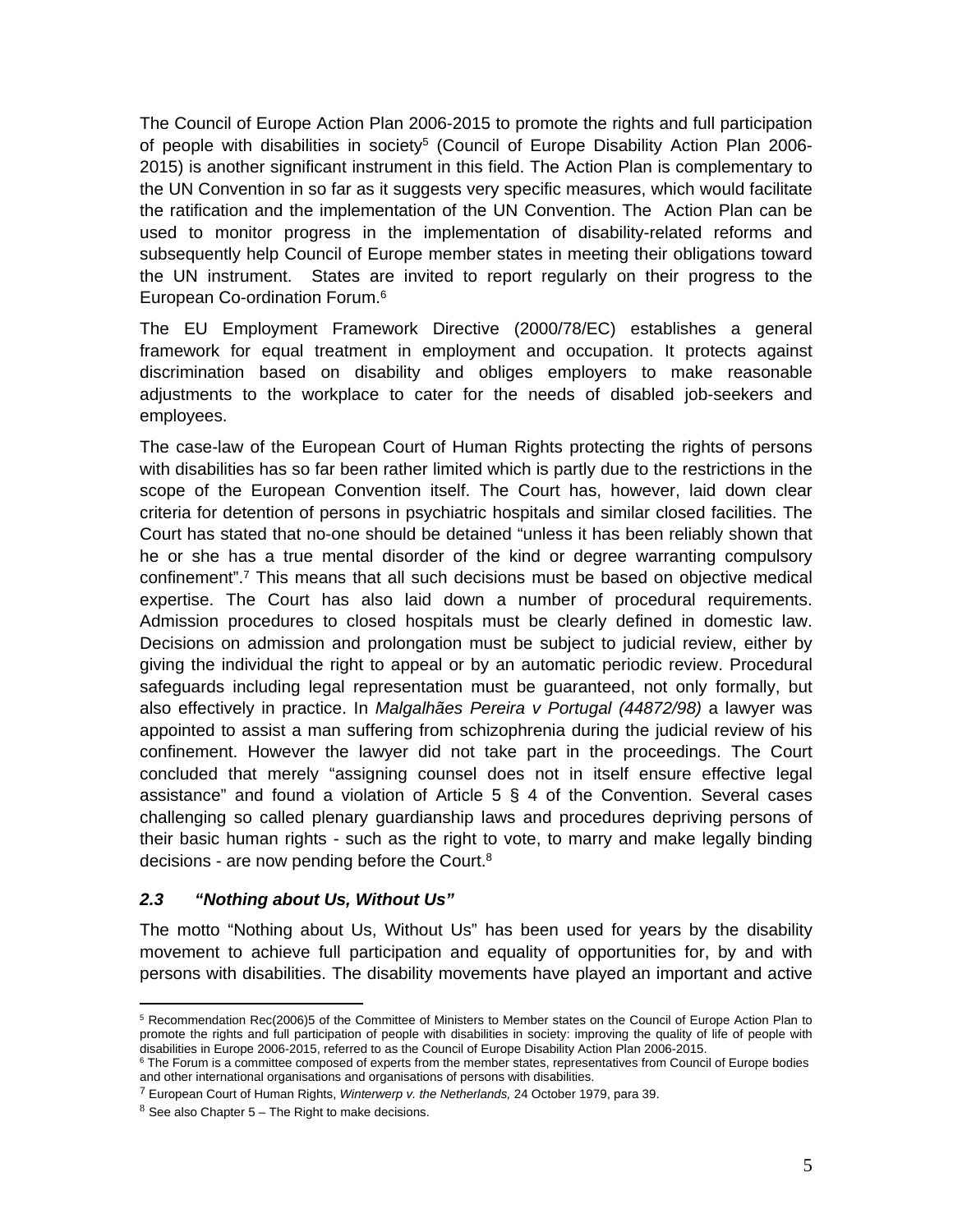role in the development of the UN Convention on the Rights of Persons with Disabilities and the Council of Europe Disability Action Plan 2006-2015. Participation of persons with disabilities in all decisions affecting their lives, both at the individual level and through their organisations, is one of the fundamental principles in the Council of Europe's Action Plan. The same principle governs the rights as enshrined in the UN Convention as well as in the provisions concerning the monitoring of national implementation.

# <span id="page-5-0"></span>**3. Discrimination**

Discrimination of persons with disabilities persists in many spheres of society and can affect people's lives from an early age. Many children with disabilities are still not accepted in the mainstream school system. One problem is the lack of personal support and technical aids. Inaccessible school buildings are another obstacle. The problem also arises in child-care centres, sometimes forcing parents to choose between leaving their children in institutional care or giving up their job in order to care for their child.

### <span id="page-5-1"></span>*3.1 Education for all*

Even though every child's ability to learn is undisputed, there are still children of school age who are considered to be "uneducable" and denied any form of education. Such practices do not only limit children's options to support themselves as adults, but also their possibilities to become independent and participate in society. Persons with disabilities have the right to receive quality education and no-one should be excluded from schools because of his or her disability. The European Committee of Social Rights interpreted the right to education in *International Association Autism-Europe (IAAE) v. France (13/2002)*. The case concerned the French education system which allowed children with disabilities to be mainstreamed into the general school system or to attend specialised institutions. In practice, only a small number of persons with autism went into the general school system. Since the specialised institutions could not cater for the needs of the majority, they did not receive adequate education. The Committee stated that both legal and practical measures had to be taken to give full effect to the rights protected by the Charter. When implementation is complex and expensive, states must take progressive measures to give full effect to these rights, within a reasonable time using the maximum of its available sources.

A recent decision from the European Committee of Social Rights concerns over 3,000 children with moderate to profound intellectual disabilities living in residential centres for children with disabilities.<sup>9</sup> Less than 3% of the children were integrated in mainstream primary schools, which the Committee noted as extremely low considering that integration should be the norm. In addition, the teachers had not been trained to teach pupils with intellectual disabilities and the teaching materials were inadequate. Around 3.5% of the children attended special classes and the rest participated in activities at the residential centres. The Committee pointed out that the centres were not educational institutions and that participation in these activities did not entitle the children to any diploma attesting completion of primary school. Thus the children were prevented from

<sup>&</sup>lt;sup>9</sup> European Committee of Social Rights, Mental Disability Advocacy Centre (MDAC) v. Bulgaria, 3 June 2008.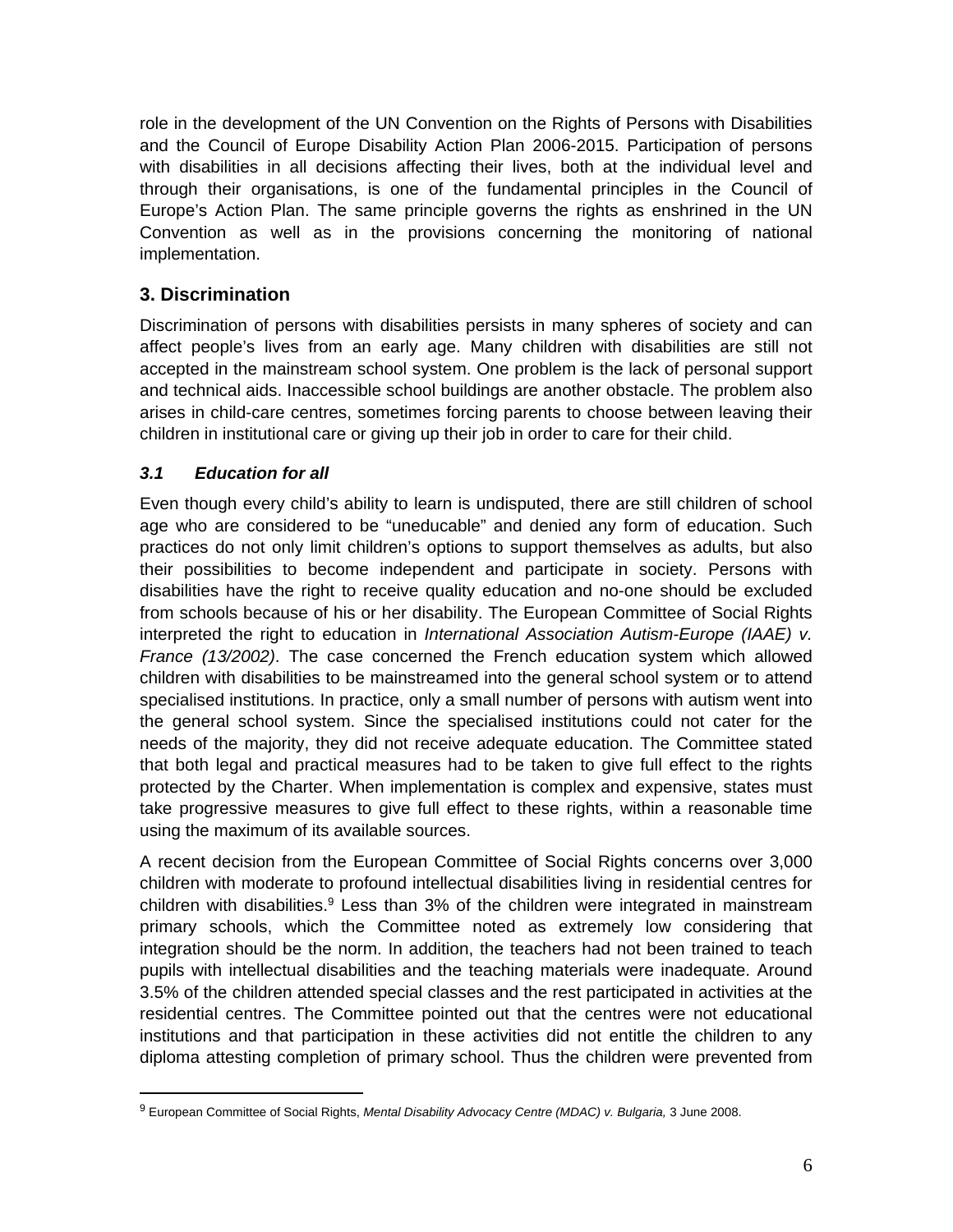entering secondary education. The Committee concluded that the activities provided by the centres could not be considered a form of education. After comparing the rate of children with intellectual disabilities having access to education with data on primary school attendance in general, the Committee held that the children residing at the centres were discriminated against because of the very low percentage who receive any type of education compared to other children.

### <span id="page-6-0"></span>*3.2 The labour market*

Employment rates regarding persons with disabilities vary considerably across Europe, but they have one thing in common: the activity rates for people with disabilities are significantly below that of people without disabilities. A recent report from International Labour Organization indicates that whereas the average European between 16 and 64 has a 66 % chance of finding a job, Europeans with "moderate" disabilities only have a 47 % chance. A survey published by the European Commission confirms this status. Close to 80% of the approximately 25,000 respondents from the member states of the European Union feel that with equivalent qualifications, a person with a disability stands less chance when it comes to being employed compared to a person without any disability.10 Once employed, persons with disabilities commonly earn less than their nondisabled peers. One explanation is the lack of relevant education and personal skills, due to past discrimination. Another contributing factor is negative attitudes among employers. Job-seekers with disabilities are still perceived as less productive and more expensive to employ, considering the adjustments that may be needed. There are, however, surveys indicating that employees with disabilities perform equally or better compared with their non-disabled colleagues. Moreover, only a small percentage require adjustments to the workplace and when adjustments are required, the costs are generally negligible over time.<sup>11</sup>

### <span id="page-6-1"></span>*3.3 Multiple discrimination*

There is increased awareness that a person can be discriminated against on multiple grounds. For example, women with disabilities tend to have lower salaries and be less representated in management positions compared with men with disabilities and women without disabilities. Women and girls are especially vulnerable to physical, sexual and other abuse in residential institutions. The opportunities for children and young people with disabilities to play sport or enjoy recreational and cultural activities are often very limited, especially for those living in rural areas. Migrants, Roma and older persons with disabilities are particularly vulnerable to discriminatory practices within the social protection and health care systems. Both the UN Convention and the Council of Europe Disability Action Plan 2006-2015 request states to address such multiple discrimination, and take appropriate action to empower all persons with disabilities.

<sup>10</sup> European Commission, Special Eurobarometer 263, January 2007, page 18.

<sup>11</sup> International Labour Organization, Equality at work: Tackling the challenges, Global Report under the follow-up to the ILO Declaration on Fundamental Principles and Rights at Work (2007), page 44ff.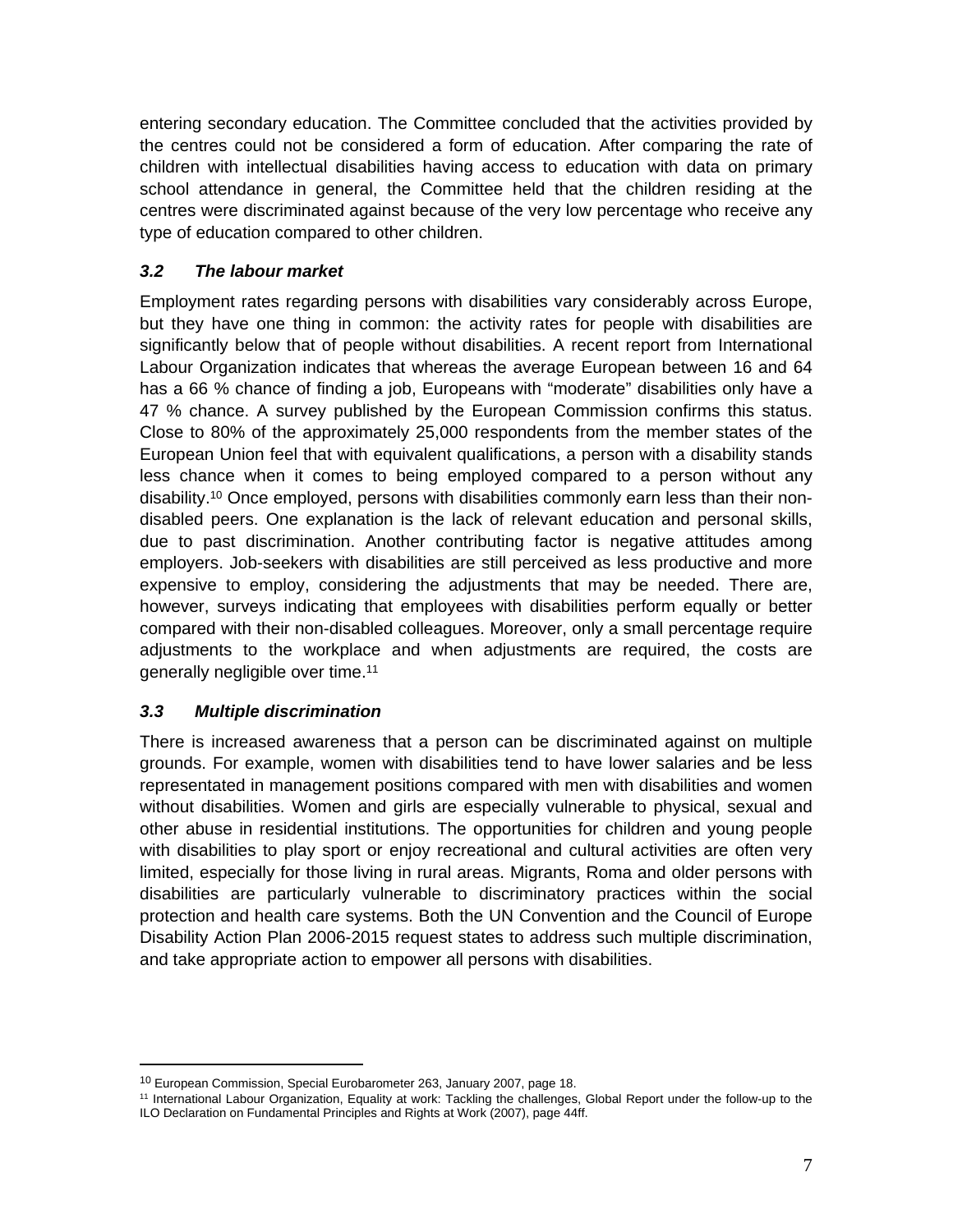### <span id="page-7-0"></span>*3.4 Combating discrimination*

A comprehensive anti-discrimination legislation is the cornerstone of any strategy combating discrimination. A glance at the situation in Europe reveals that only a few countries have legislation covering all relevant areas of society. This may reflect the EU framework directive covering only the labour market. A wider scope of protection against discrimination is being discussed within the European Union.

Disability-based discrimination manifests itself not only through negative attitudes and ignorance. Failure to take reasonable measures to meet a person's needs has the same discriminatory effect. An example of a reasonable measure would be a restaurant owner putting a ramp in the entrance to make it possible for customers using wheelchairs to enter. Another example is a headmaster deciding to adapt the school environment to the needs of blind or deaf children. Effective protection against disability-based discrimination has to include a legal obligation for employers, teachers and other dutybearers to take such reasonable measures. The legal term for such an obligation is often called "reasonable accommodation".

Enacting relevant legislation is not sufficient. States should establish effective mechanisms to enforce and monitor the legislation to ensure full implementation. The judicial system has to be accessible to victims of discrimination and the legal costs involved affordable. It is also good practice to provide non-judicial mechanisms to assist victims, such as National Human Rights Institutions, Ombudsmen or other equality bodies. These easily accessible bodies should be mandated to receive complaints, act as independent mediators and/or provide legal assistance to the victims of discrimination in court proceedings.

Efforts to raise public awareness are required to fight prejudices and to empower persons with disabilities to claim their rights. In addition, targeted training for teachers, doctors, civil servants, journalists, employers and service providers as well as lawyers and judges is key to prevent discriminatory practices and ensure effective remedies.

## <span id="page-7-1"></span>**4. The right to live in the community**

Life in an institution, separating children and adults from their family and their social context, almost inevitably leads to exclusion. Looking at the situation in Europe, countries are at different stages in the process of closing institutions and replacing them with community-based care, education and social services. Where institutions still exist, living conditions and service differ considerably between, and even within countries. Member states have adopted different strategies and approaches to the deinstitutionalisation process. The majority prefer community care, while keeping residential institutions, sometimes renovated and/or transformed into smaller units. Only a few countries have managed to close all institutions and replace them with communitybased alternatives.

Article 19 of the UN Convention clearly recognizes the right to choose your residence, on an equal footing with others, and to be included in the community. State parties pledge to take action to facilitate full enjoyment of this right and to prevent isolation and segregation.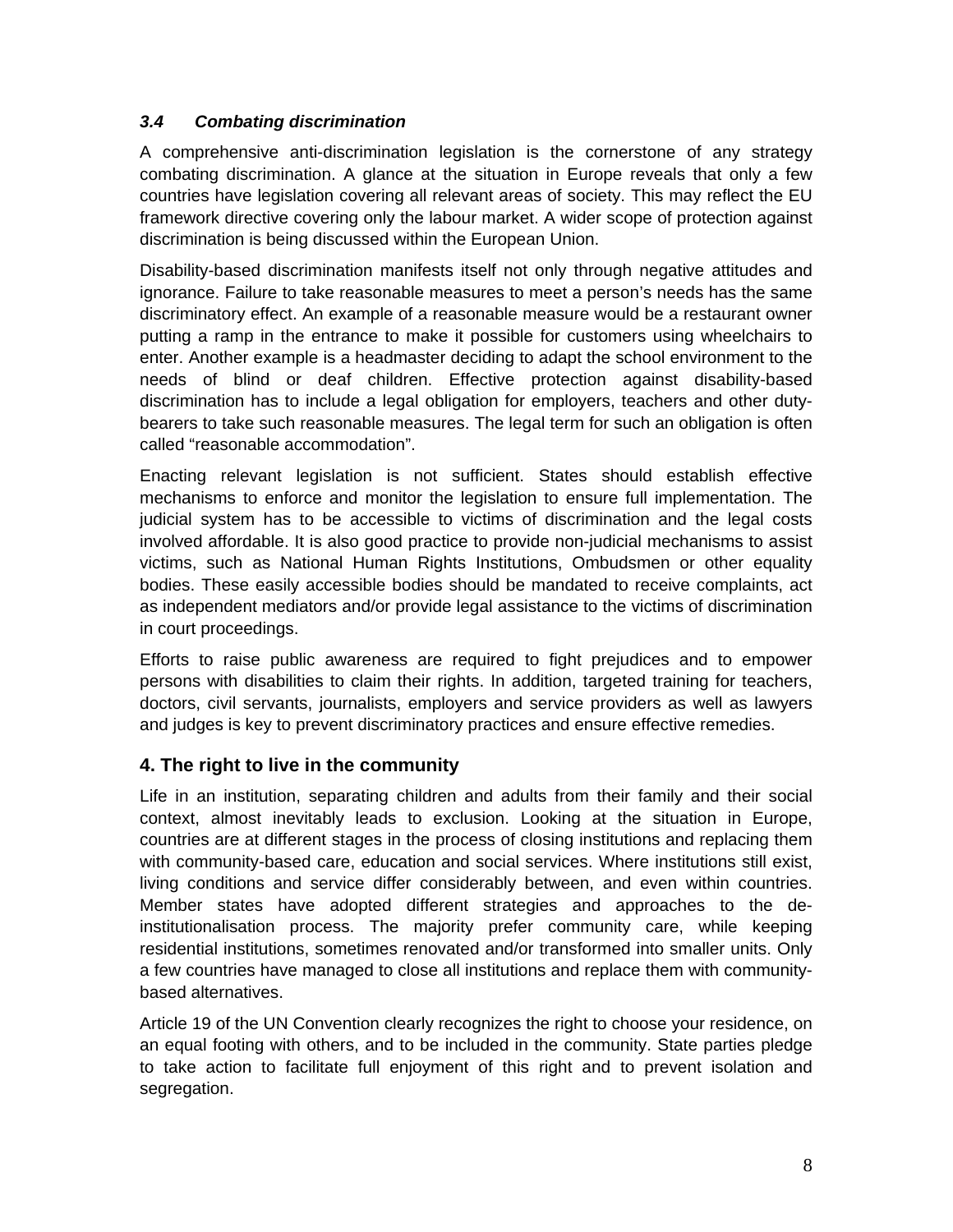#### <span id="page-8-0"></span>*4.1 De-institutionalisation*

To live up to these standards, states need to make sure that parents receive support to enable them to raise their children. Childcare centres and schools should be open to all children and equipped to meet different needs. Social services and health care providers in the community must be accessible and competent to care for persons with different disabilities. Such reforms are challenging and require commitment and re-allocation of resources.

Experts on community living recommend that member states establish timetables to stop new admissions to institutions and establish community alternatives. A recent European study on the outcomes and costs of deinstitutionalisation explores the complex relation between needs, costs and quality of services. It concludes that a good care system usually involves substantial costs, whether provided in the community or in institutional settings. There is no evidence that community-based systems are more costly as such. However, once set up and well-managed, they tend to provide better quality services than institutions.<sup>12</sup> Experience also shows that when states succeed in providing proper services in the community, people prefer this form of service over institutional settings. Closure of institutions is not a goal in itself, but it is a method to ensure independence and inclusion for persons with disabilities.

#### <span id="page-8-1"></span>*4.2 Independent monitoring of closed institutions*

As long as people are still living in institutions, their human rights must be protected. Such institutions should have decent living conditions, be adequately staffed and promote maximum contact with the outside world.<sup>13</sup> The European Committee for the Prevention of Torture and Inhuman or Degrading Treatment or Punishment (CPT) is mandated to visit psychiatric hospitals and institutions across Europe. All too often the Committee reports of poor conditions and low quality care. In some reports, the CPT concluded that this amounted to inhuman and degrading treatment.<sup>14</sup> These reports also describe flawed admission procedures into institutions. Lack of legal provisions, delayed and/or superficial procedures to review the necessity of detention and lack of legal assistance are common problems.

Several NGO reports also highlight violations taking place in such institutions.<sup>15</sup> Malpractices, such as keeping persons in bed all day, over-medication and abuse of restraints must be stopped immediately. In addition, all involuntary placement, whether at institutions or psychiatric hospitals, must be in accordance with national law and

 $12$  Mansell J, Knapp M, Beatdle-Brown J and Beecham J, Deinstitutionalisation and community living – outcomes and costs: report of a European Study, 2007, p 97ff. See also Recommendations and Guidelines to promote community living for children with disabilities and de-institutionalisation as well as to help families to take care of their disabled child at home, adopted by the Council of Europe Committee on Rehabilitation and Integration of People with Disabilities (Partial Agreement) (CD-P-RR) on 31 December 2007.

<sup>&</sup>lt;sup>13</sup> For more details, see: Recommendation (2005)5 of the Committee of Ministers on the rights of children living in residential institutions and Committee on the Rights of the Child, General Comment No 9, para 42-46.

<sup>14</sup> See, for example, CPT report to the Government of the former Yugoslav Republic of Macedonia on the visit to the country 15 to 26 May 2006, para 134 and the CPT report to the Bulgarian Government on the visit to Bulgaria from 16 to 23 December 2003, para 33.

<sup>15</sup> Mental Disability Advocacy Centre, *Biennial Report 2005-2006;* Mental Disability Rights International*, Torment not Treatment: Serbia's Segregation and Abuse of Children and Adults with Disabilities(2007), Hidden Suffering: Romania's*  Segregation and Abuse of Infants and Children with Disabilities (2006) and *Behind Closed Doors: Human Rights Abuses in the Psychiatric Facilities, Orphanages and Rehabilitation Centres in Turkey (2005).*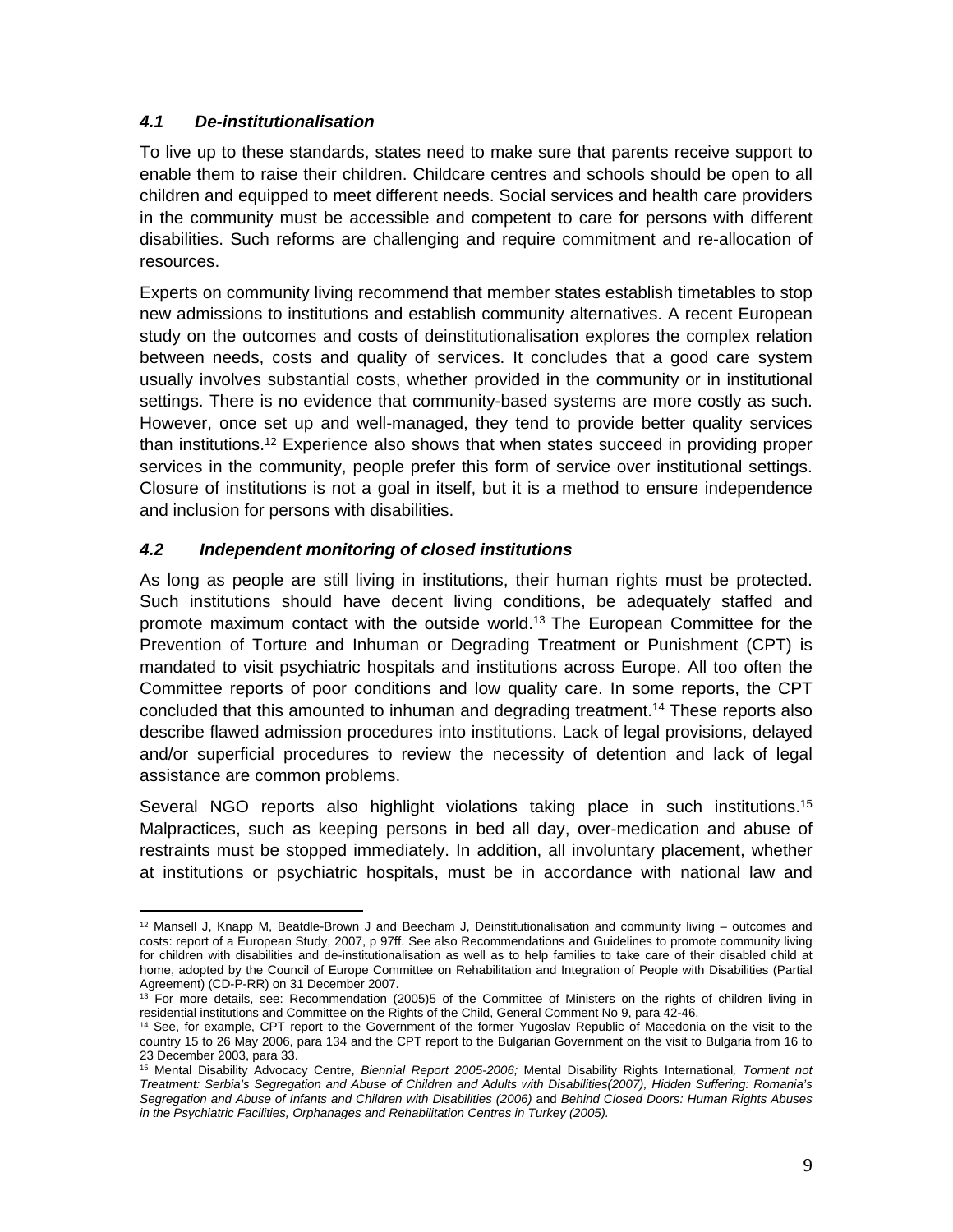subject to judicial review. Procedural safeguards as laid down by the European Court of Human Rights must also be guaranteed. The CPT Standards on involuntary placements in psychiatric establishments as well as two recommendations from the Committee of Ministers – Recommendation (2004)10 on the protection of human rights and dignity of persons with mental disorders and Recommendation (2005)5 on the rights of children living in residential institutions – give detailed guidance for evaluating domestic admission and review procedures.<sup>16</sup>

As with all closed settings where the liberty of persons is restricted, effective complaints procedures as well as independent monitoring visits are of crucial importance to ensure that human rights are respected. All member states should ratify the Optional Protocol to the UN Convention Against Torture and other Inhuman or Degrading Treatment or Punishment. Under this Protocol, states are required to establish national inspection systems to monitor all places of detention, including mental health and social care institutions.

# <span id="page-9-0"></span>**5. The right to make decisions**

The right to decide where we want to reside, how to spend our money, whether and with whom to get married is something many of us take for granted. But for thousands of Europeans placed under guardianship the reality is very different. In several member states, adults are still deprived – on the basis of a medical diagnosis – of their legal capacity to take binding decisions. The result of such procedures is that these persons can no longer make any decisions with legal effect. They can no longer sign a lease to rent an apartment, consent or refuse medical treatment, cast a vote, marry, or even access a court to challenge this legal incapacitation. More developed systems allow only partial deprivation of legal capacity, while providing proper procedural safeguards and thoroughly regulating the power of guardians. Adequate monitoring procedures should also be in place to protect individuals against financial impropriety or other abuse or neglect.

### <span id="page-9-1"></span>*5.1 The European standards*

The European Court of Human Rights has acknowledged that the non-recognition of a person's legal capacity severely limits his or her human rights. In a recent case it stated that full deprivation of legal capacity is a very serious interference with the right to private life protected by article 8 of the European Convention on Human Rights. The sole existence of a mental disorder, even a serious one, cannot in itself justify such incapacitation.<sup>17</sup> The case concerned a man in his twenties who was fully deprived of his legal capacity following a request by his mother. The domestic court made its decision without even informing him of the proceedings, violating the right to a fair trial under Article 6 of the ECHR. As a result he was denied the opportunity to act in almost all areas of life. He could, for example, no longer buy or sell, decide where to live, work, travel or marry. He was denied the opportunity to appeal the decision on guardianship. A few days later, he was detained in a psychiatric hospital by the consent of his mother,

<sup>16</sup> See also: Council of Europe Resolution ResAP(2005)1 on safeguarding adults and children with disabilities against abuse, adopted by the Committee of Ministers on 2 February 2005 at the 913<sup>th</sup> meeting of the Ministers' Deputies. 17 European Court of Human Rights, *Shtukaturov v. Russia*, 27 March 2008.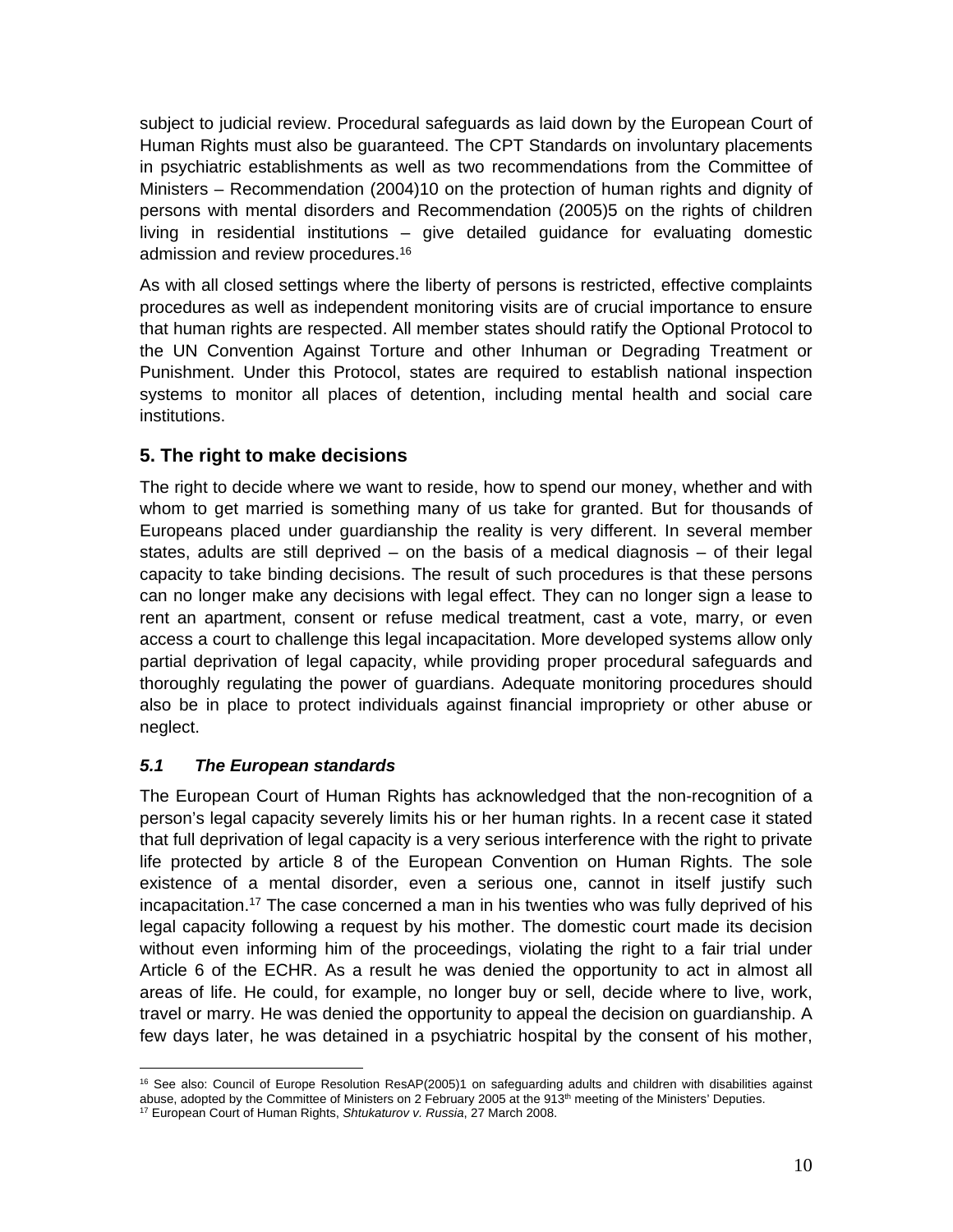who was appointed his guardian. He was unable to challenge that decision. Only his guardian could decide on his release. The European Court of Human Rights concluded that the proceedings had been seriously flawed and the applicant had been arbitrarily detained.

The Council of Europe recommendation on the protection of adults with disabilities who need assistance in making decisions in their personal or economic affairs, enumerate basic principles for interfering with a person's legal capacity.<sup>18</sup> The main principles are maximum preservation of capacity and respect for choices as far as possible. Nobody should be automatically deprived of their right to vote, draw up a will, consent or refuse any medical intervention or take decisions of a personal nature. Any measure restricting legal capacity should be tailored to the needs of the person concerned. Some persons need support to handle their financial affairs. Others need assistance to communicate their decisions. Procedural safeguards to protect against abuse should also be provided, including the right to be heard in person during proceedings, the right to appeal and a periodic review of the decision.

### <span id="page-10-0"></span>*5.2 Supported decision-making*

Articles 3 and 12 of the UN Convention clearly state that people with disabilities have the right to equal recognition before the law and the right to make their own choices. State parties are obliged to provide the necessary support these people may require to exercise their rights. The focus is on enabling people to make and communicate their decisions. This approach, often called supported decision-making, is strongly advocated by the disability movement globally. It builds on the sound belief that everyone can make choices and communicate them to others, while recognising that sometimes this requires support. Independence and personal autonomy is not about being able to do everything on your own, but about having control of your life and the possibility to make decisions and have them respected by others.

## <span id="page-10-1"></span>**6. Removing barriers**

Persons with disabilities face a number of barriers that prevent their participation in society. Children with physical disabilities cannot play with other children at public playgrounds because the playgrounds have not been designed with them in mind. Television programmes without subtitles exclude persons with hearing impairments. The possibility to be politically active may be circumscribed by legal barriers, inaccessible voting procedures or simply because public information is not provided in an accessible format.

To meet these challenges, we all need to change the way we think and act. More effort should be invested in creating a society fit for all. The challenge is to open up our societies, remove physical, legal and attitudinal barriers and avoid creating new ones. Whilst the majority of European countries have laws and standards regarding public buildings and transport systems, these regulations are not sufficient. They are often limited to new buildings or buildings being reconstructed. Requiring owners to make

<sup>&</sup>lt;sup>18</sup> Recommendation No (99)4 of the Committee of Ministers on the principles concerning the legal protection of incapable adults, adopted by the Committee of Ministers on 23 February 1999 at the 660<sup>th</sup> meeting of the Minister's Deputies.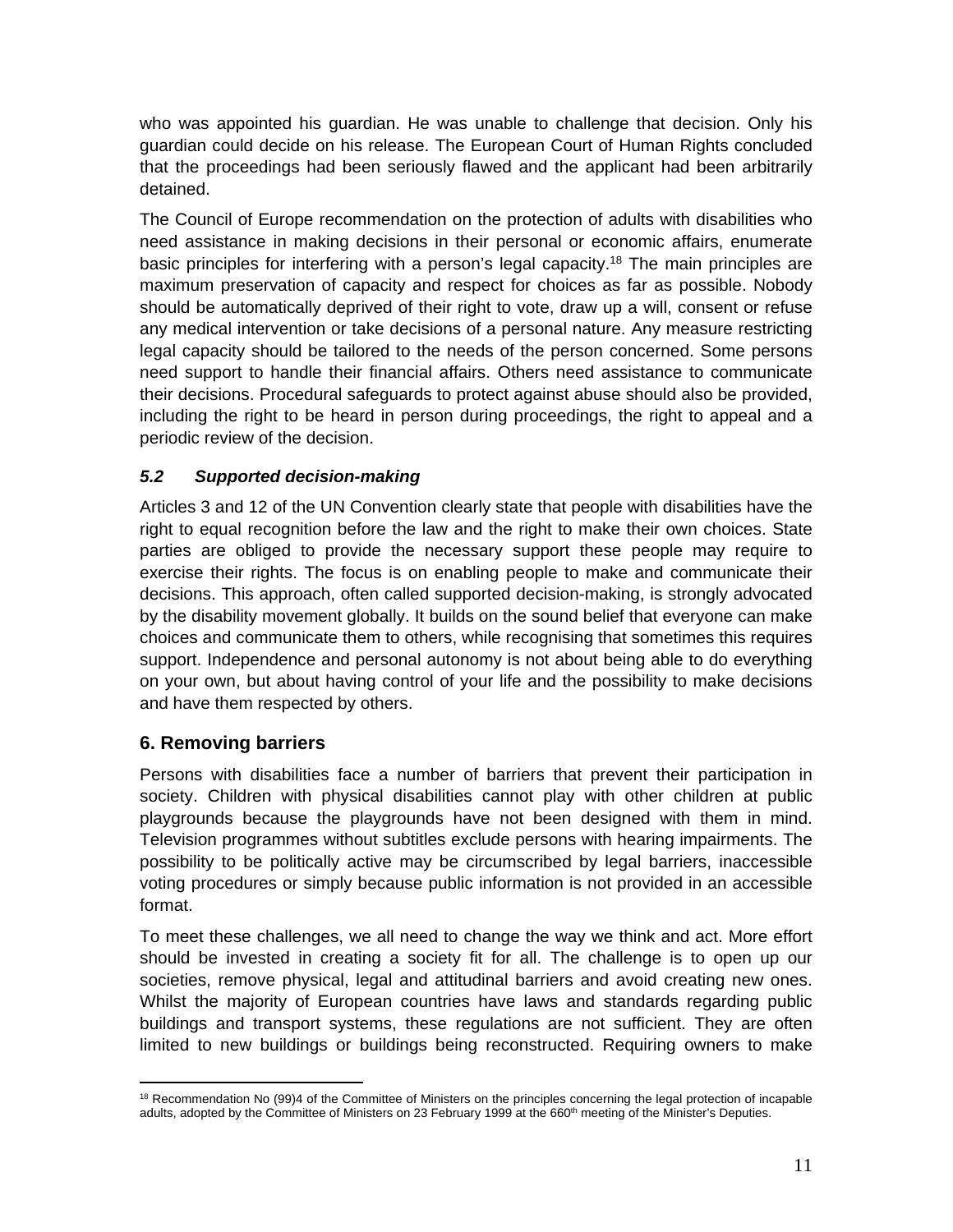reasonable adjustments to their existing buildings would be a good practice and an effective way of preventing discrimination. There should be appropriate sanctions for those violating the regulations, and remedies for those who are excluded as a consequence of such violations. Moreover, similar standards should be adopted for other areas of society. The needs of persons with disabilities should always be taken into account when designing new products, services, infrastructure and information and communication systems. Both the UN Convention and the Council of Europe Disability Action Plan 2006-2015 build on the premise that systematic and progressive work is necessary to create inclusive and accessible societies. This can be achieved by improving accessibility of existing environments, and also by applying universal design principles to newly created environments and systems. The Council of Europe's Resolution ResAP(2007)3 on achieving full participation through Universal Design provides member states with specific recommendations.

Scarce resources might have an impact on the timetable for this work, but there is no excuse for not making steady progress. Cost of accessible construction is not always high. According to the World Bank reconstructing buildings may be expensive but the cost of making new buildings accessible adds approximately one percent to the total costs.<sup>19</sup> There is also popular support for such action. A recent survey shows that over 90% of EU citizens think that more money should be spent on eliminating physical obstacles that complicate or hinder the daily life of persons with disabilities.<sup>20</sup> In fact, accessible solutions benefit us all. Electronic coffee makers, remote controls and automatic door openers were all originally designed to be assistive devices for persons with disabilities. Today most people use them on a daily basis.

### <span id="page-11-0"></span>**7. National Implementation**

### <span id="page-11-1"></span>*7.1 Action Plans as the working method*

Achieving inclusive societies requires planning and systematic work. It is therefore encouraging that many European states have adopted disability plans and strategies. Every country will need to develop and implement such action plans tailored to its own circumstances inspired by the Council of Europe Disability Action Plan 2006-2015. Experience shows that certain common factors are crucial for success:

- A high level of political support and allocation of adequate budgetary resources.
- A thorough evaluation of existing policies and practices, to identify problematic areas
- Action-oriented national plans and strategies with concrete measures and clear indications on how these measures will improve the existing situation. The plan should designate who is responsible for implementation and indicate time-frames and benchmarks.

<sup>&</sup>lt;sup>19</sup> World Bank, Social Analysis and Disability: A Guidance Note Incorporating Disability-Inclusive Development into Bank-Supported Projects (2007), p 21.

<sup>&</sup>lt;sup>20</sup> European Commission, Special Eurobarometer "Discrimination in the European Union" ref 263.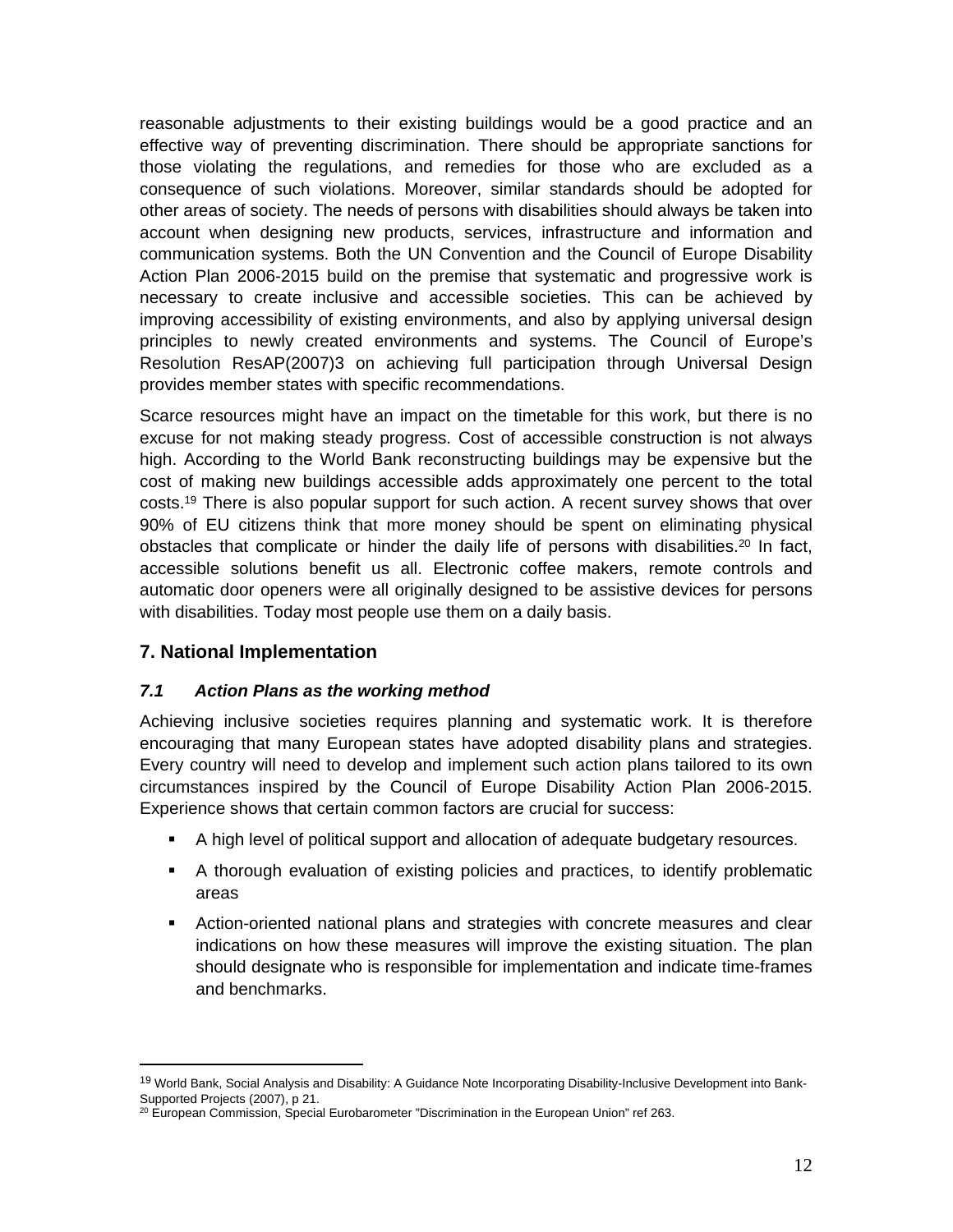- Involvement of all concerned actors during the entire process. This must include all those who are responsible for the implementation at national or local level, people with disabilities and their representative organisations. The participatory approach will contribute to the legitimacy of the plan, create ownership and make implementation effective.
- Effective evaluation of the process. We need to learn from our mistakes and build on our successes.
- **Gathering data in all relevant fields.**

The benefits of working systematically on human rights issues, as opposed to a less structured *ad hoc* approach, are numerous. A systematic approach increases the chances of sustainable results. It also makes it possible to foresee and plan costs and to allocate resources where they are most needed.

### <span id="page-12-0"></span>*7.2 Data collection and analysis*

The availability of adequate data relating to persons with disabilities is key to effective policy implementation and monitoring progress. Data collection and analysis can provide information not only on the number of persons with different disabilities but, for example, on their level of enrolment in mainstream education, their situation on the labour market, their level of participation in public life and the barriers they face when exercising their rights. States parties to the UN Convention have undertaken to collect the information needed to give full effect to this Convention. The process must comply with data protection standards to ensure confidentiality and respect the privacy of the persons concerned. The Council of Europe Disability Action Plan 2006-2015 also highlights the importance of including the gender perspective in collecting and analysing data.

An issue that needs to be taken seriously is terminology. Countries use different vocabulary and definitions relating to disability and persons with disabilities. To serve as a tool for identifying barriers, developing action plans and measuring progress, data collection and analysis should be based on a human rights model of disability. This model recognises that a disability is not solely a feature of the person caused by illness or other health condition. The interaction between a person with impairments and the barriers he or she faces in society, is also another feature of disability. The WHO International Classification of Functioning, Disability and Health (ICF), published in 2001, has already adopted this approach.

## <span id="page-12-1"></span>**8. Recommendations**

In implementing the rights of persons with disabilities member states should:

- 1. Ratify the Convention on the Rights of Persons with Disabilities including the Optional Protocol and start implementing it. Use the Council of Europe Disability Action Plan 2006-2015 as a tool to make the standards a reality.
- 2. Consult with and include persons with disabilities and their organisations in the planning and monitoring of law and policies which affect them.